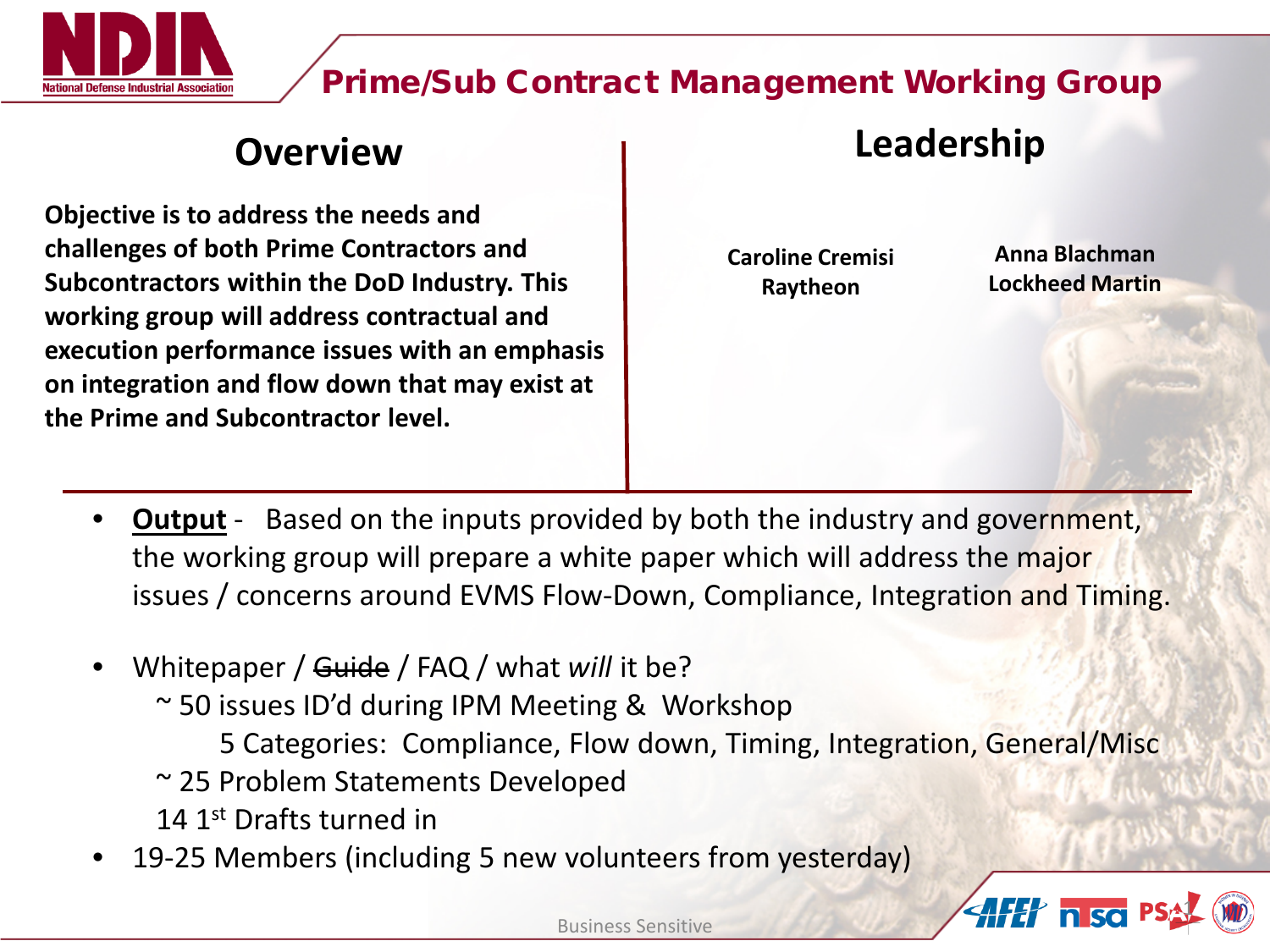

# Prime Sub Working Group – WP Format

**Paper Format:**

- **1. Table of Contents**
- **2. Introduction**
- **3. Problem Statement/Question**
	- **Best Practice Solution &/or Generally Accepted Solution**
	- **Rationale for Solution**
	- **Examples/Figures/Charts for clarity, when applicable**
	- **Caveats / Limitations / Notes**
	- **Possible Additional Questions (to consider or to ask)**
	- **Source Documents / Reference Documents**
- **4. Contributors**
- **5. Glossary**
- **6. References**